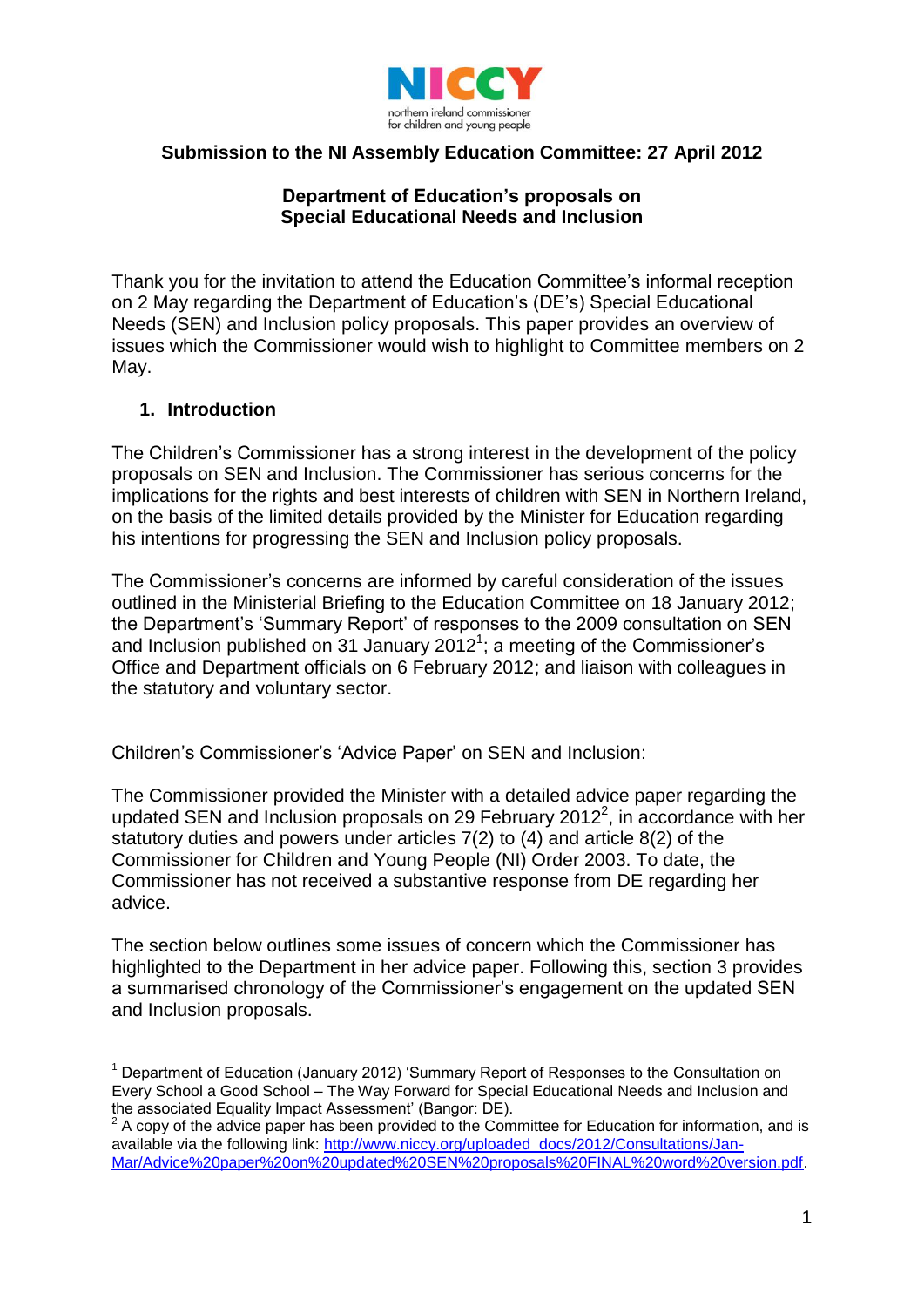

# **2. Issues of concern**

Detailed information regarding the following points is provided in the Commissioner's advice paper. The Commissioner is happy to expand on these points during the 2 May meeting, and indeed any additional issues highlighted in the advice paper.

- a. Absence of evidence of significant stakeholder support for the proposals.
- b. Lack of detail regarding the new SEN and Inclusion Framework.
- c. The indication that Coordinated Support Plans (CSPs) (which are the proposed replacement for statements of SEN) will generally apply to around *"half the*  children who currently have statements" following a transitional period<sup>3</sup> (it is proposed that children with SEN who are not awarded a CSP will have their needs met through a Personal Learning Plan (PLP)).
- d. Lack of detail regarding PLPs; including the lack of proposals for appeal or review mechanisms for ensuring that the needs of children with PLPs are met.
- e. Lack of detail regarding monitoring of provision and the role of ETI.
- f. Annual Reviews perceived lack of regard for the necessity of holding annual reviews; reviews will only be conducted where requested by parent or school; lack of provision for children to request an annual review.
- g. No requirement for 'Learning Support Coordinators' (i.e. SENCOs) to be a member of school senior management team.
- h. Lack of clarity regarding funding mechanisms and resource issues.
- i. Potential retrogression of the SEN and Inclusion system.
- j. Interface between education and health need for integrated, interdepartmental working.
- k. Transitions if there is no duty to ensure that transitions services are provided to all children with SEN (under the current SEN framework, a duty only exists with regard to children with statements) the proposal to significantly reduce number of children with a CSP may be highly detrimental.
- l. Lack of progress regarding access to SENDIST the updated proposals do not address the current lack of access to legal aid for representation at SENDIST; no progress regarding the child's right to appeal directly to SENDIST (despite some progress on this issue in Wales).
- m. Potential negative impact of the proposals on children from lower income families.

Process of the Review and engagement with stakeholders:

The Commissioner has been dissatisfied with the nature of the engagement process which the Department has followed with regard to the SEN and Inclusion Review, including the perceived inadequacy of the Department's attempts to ensure that the policy is informed by children and young people with SEN. The Commissioner is happy to discuss her concerns regarding the engagement process in further detail.

 $3$  This refers to a comment made by the Minister during his 18 January 2012 briefing to the Education Committee: NI Assembly Committee for Education Official Report (Hansard), 'Special Educational Needs and Inclusion', 18 January 2012.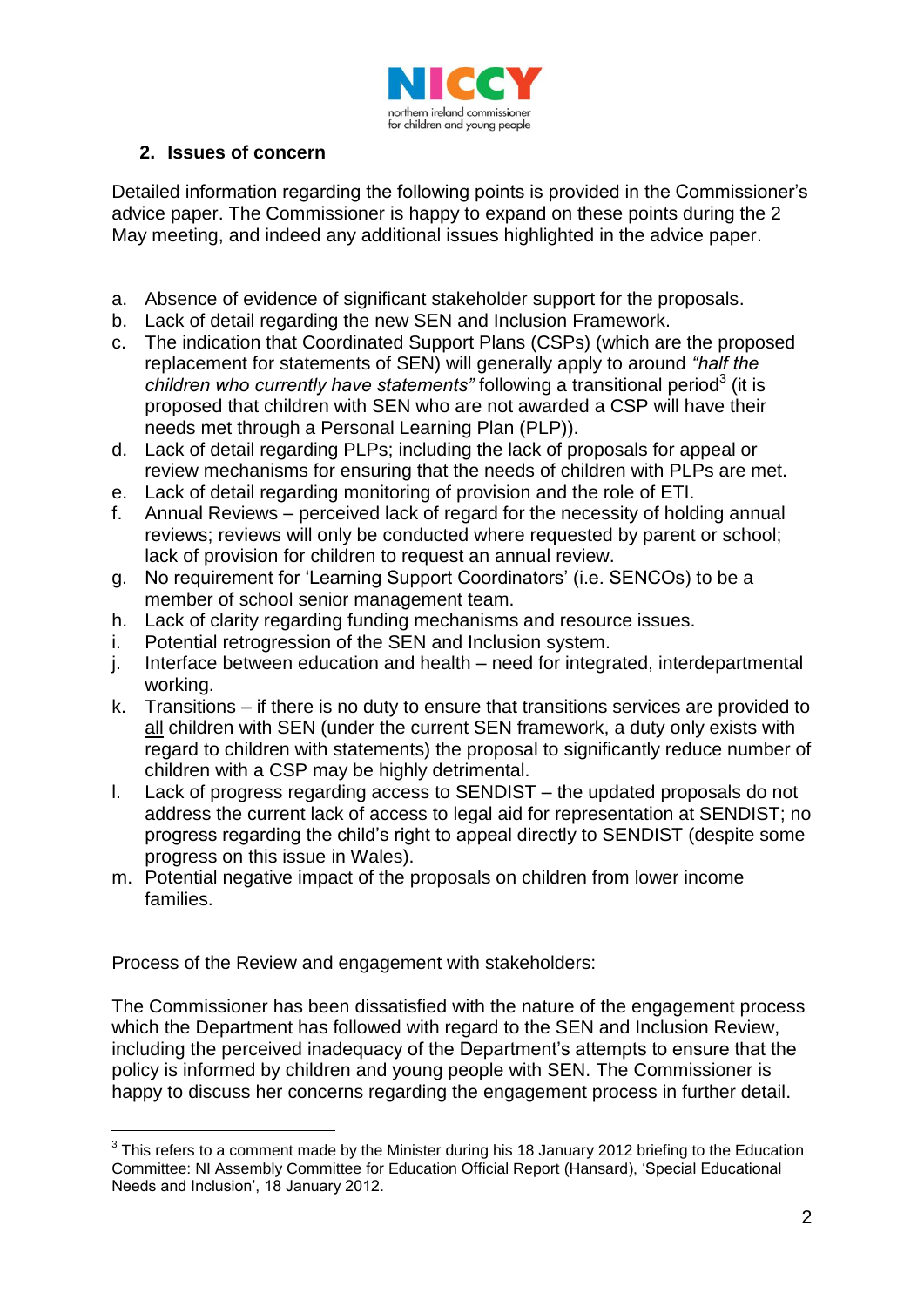

## **3. Timeline of the Commissioner's engagement on the SEN and Inclusion proposals (from January 2012)**

On the week following the Minister for Education's 18 January 2012 briefing to the Committee, the Department's SEN and Inclusion Team contacted the Children's Commissioner offering a meeting to discuss the 'Summary Report' of responses to the 2009 SEN and Inclusion consultation, and to give an overview of the Minister's intentions for taking forward the policy. A meeting date of 6 February 2012 was agreed upon. The Department published its 'Summary Report' of consultation responses on 31 January, less than one week prior to the Commissioner's 6 February meeting with officials. Given the limited timeframe to consider the Department's update to the policy proposals, it was agreed at the 6 February meeting that the Commissioner would respond to the Department in writing regarding the proposals. The Department advised the Commissioner's Office that the Minister wished to receive feedback from officials by the end of February 2012 on the perspectives of stakeholders regarding the updated SEN proposals. This is reiterated in the Minister's Foreword to the 'Summary Report' of consultation responses, where he states:

*"I am keen to take stakeholder views on how I can progress my policy proposals to full implementation. I have therefore asked officials to engage with parents, schools and other important stakeholders so that I can make final decisions about how best these can be taken forward. I envisage that these discussions will take place over the coming weeks, after which I will finalise my proposals by February 2012. Following that I will proceed to prepare any legislative changes that are necessary and, in keeping with normal practice, these will be subject to further public consultation"*<sup>4</sup> .

For this reason, the Commissioner's Office made it a priority to ensure that comments were provided in line with the Department's timeframe. The Commissioner wrote to the Minister for Education on 29 February 2012 enclosing an advice paper. The Commissioner also advised in her 29 February correspondence that she wished to discuss the matter of SEN and Inclusion during a meeting with the Minister (a request for a meeting had been made to the Minister's Office one week previously).

The Commissioner and the Minister were scheduled to meet on Tuesday 17 April 2012. On the afternoon of Friday 13 April, the Commissioner received a letter from the Minister's Office informing that 'SEN and Inclusion' would not be discussed at the 17 April meeting, given the fact that the Commissioner, when she made an initial request to meet with the Minister, did not outline 'SEN and Inclusion' among her proposed agenda items<sup>5</sup>. While surprised by the Department's stance on this matter, the Commissioner's Office was reassured to some extent by a further invitation to meet with the Minister alongside a number of other statutory and voluntary

 $4$  Page vi of the 'Summary Report'. See note 1 above for full reference.

<sup>&</sup>lt;sup>5</sup> Please note for information that the Commissioner and Minister's 17 April meeting was unfortunately postponed due to extenuating circumstances. That meeting will now take place on 8 May